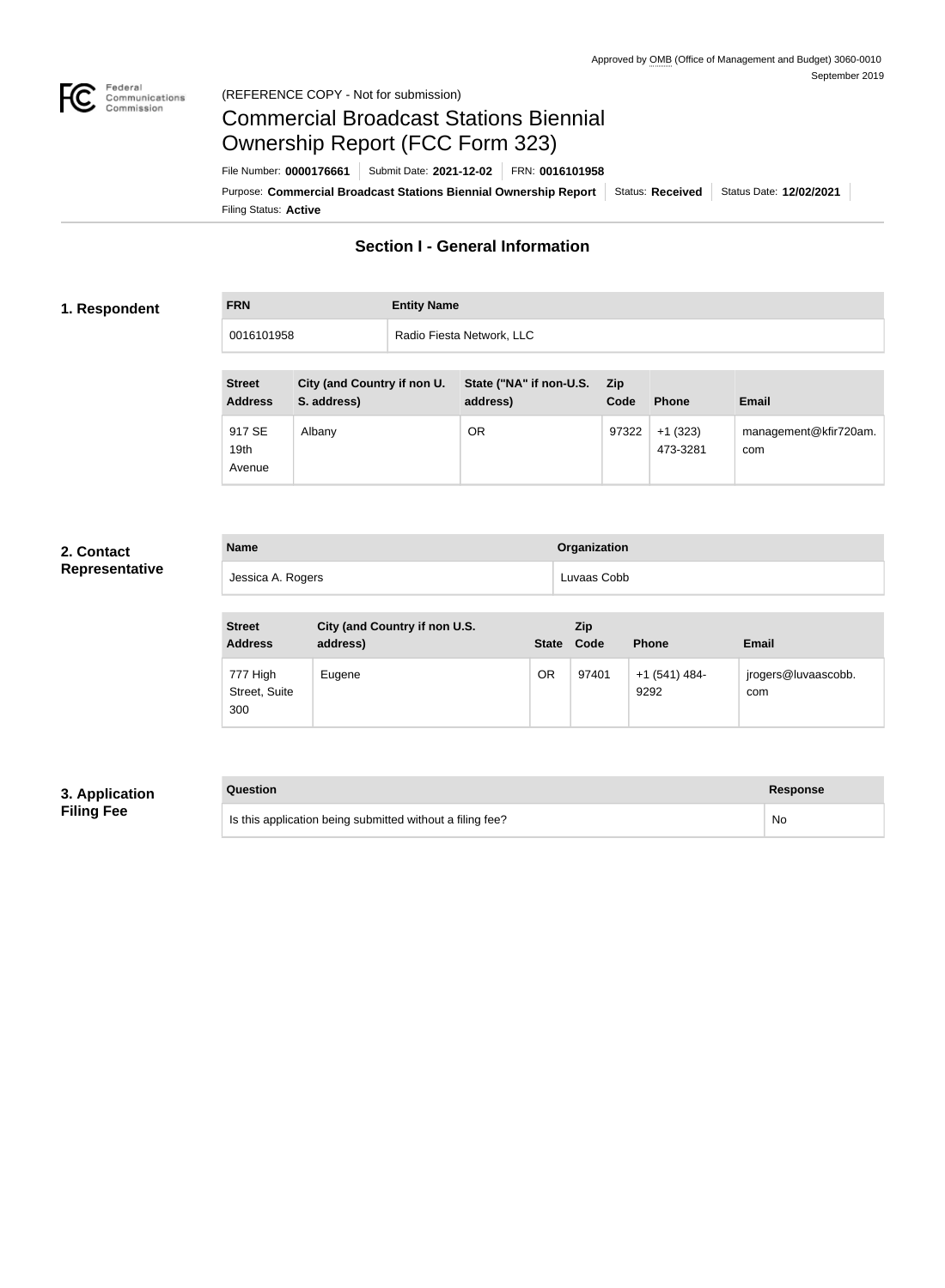| <b>Fees</b> | <b>Application Type</b> | <b>Form Number</b> | <b>Fee Code</b> | Quantity | <b>Fee Amount</b> | <b>Subtotal</b> |
|-------------|-------------------------|--------------------|-----------------|----------|-------------------|-----------------|
|             | Biennial                | Form 323           | <b>MAR</b>      |          | 85                | \$85.00         |
|             |                         |                    |                 |          | Total             | \$85.00         |

# **4. Nature of Respondent**

| (a) Provide the following information about the Respondent: |                           |  |
|-------------------------------------------------------------|---------------------------|--|
| <b>Relationship to stations/permits</b>                     | Licensee                  |  |
| <b>Nature of Respondent</b>                                 | Limited liability company |  |

**(b) Provide the following information about this report:**

| <b>Purpose</b> | Validation and resubmission of a previously filed biennial<br>report (certifying no changes from the previously filed<br>biennial report)<br>0000100651                                |
|----------------|----------------------------------------------------------------------------------------------------------------------------------------------------------------------------------------|
| "As of" date   | 10/01/2021                                                                                                                                                                             |
|                | When filing a biennial ownership report or validating<br>and resubmitting a prior biennial ownership report, this<br>date must be Oct. 1 of the year in which this report is<br>filed. |

## **5. Licensee(s) and Station(s)**

**Respondent is filing this report to cover the following Licensee(s) and station(s):**

| <b>Licensee/Permittee Name</b> | <b>FRN</b>       |                   |            |              |                |
|--------------------------------|------------------|-------------------|------------|--------------|----------------|
| Radio Fiesta Network, LLC      |                  |                   | 0016101958 |              |                |
| Fac. ID No.                    |                  |                   |            | <b>State</b> | <b>Service</b> |
|                                | <b>Call Sign</b> | <b>City</b>       |            |              |                |
| 23024                          | <b>KFIR</b>      | <b>SWEET HOME</b> |            | 0R           | AM             |

# **Section II – Biennial Ownership Information**

**1. 47 C.F.R. Section 73.3613 and Other Documents**

Licensee Respondents that hold authorizations for one or more full power television, AM, and/or FM stations should list all contracts and other instruments set forth in 47 C.F.R. Section 73.3613(a) through (c) for the facility or facilities listed on this report. In addition, attributable Local Marketing Agreements (LMAs) and attributable Joint Sales Agreements (JSAs) must be disclosed by the licensee of the brokering station on its ownership report. If the agreement is an attributable LMA, an attributable JSA, or a network affiliation agreement, check the appropriate box. Otherwise, select "Other." Non-Licensee Respondents, as well as Licensee Respondents that only hold authorizations for Class A television and/or low power television stations, should select "Not Applicable" in response to this question.

| <b>Document Information</b>                     |                                                 |  |
|-------------------------------------------------|-------------------------------------------------|--|
| Description of contract or instrument           | Articles of LLC                                 |  |
| Parties to contract or instrument               | State of California                             |  |
| Date of execution                               | 01/2005                                         |  |
| Date of expiration                              | No expiration date                              |  |
| <b>Agreement type</b><br>(check all that apply) | Other<br><b>Agreement Type: Articles of LLC</b> |  |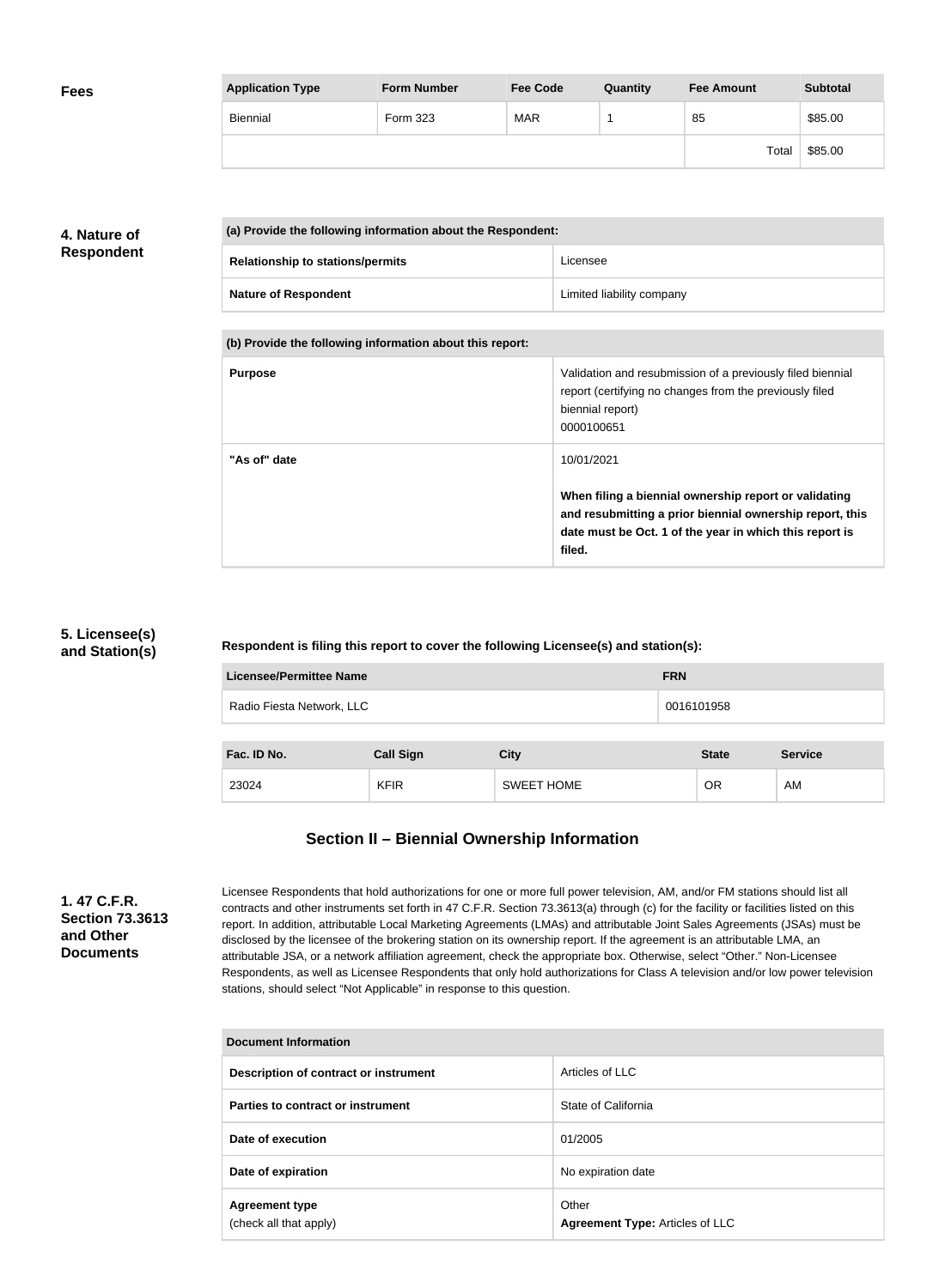| Document Information                            |                                                                                  |  |  |
|-------------------------------------------------|----------------------------------------------------------------------------------|--|--|
| Description of contract or instrument           | <b>Operating Agreement</b>                                                       |  |  |
| Parties to contract or instrument               | <b>Michael Astalis</b>                                                           |  |  |
| Date of execution                               | 01/2005                                                                          |  |  |
| Date of expiration                              | No expiration date                                                               |  |  |
| <b>Agreement type</b><br>(check all that apply) | Other<br><b>Agreement Type: Radio Fiesta Network, LLC Operating</b><br>Agreement |  |  |

### **2. Ownership Interests**

**(a)** Ownership Interests. This Question requires Respondents to enter detailed information about ownership interests by generating a series of subforms. Answer each question on each subform. The first subform listing should be for the Respondent itself. If the Respondent is not a natural person, also list each of the officers, directors, stockholders, non-insulated partners, non-insulated members, and any other persons or entities with a direct attributable interest in the Respondent pursuant to the standards set forth in 47 C.F.R. Section 73.3555. (A "direct" interest is one that is not held through any intervening companies or entities.) List each interest holder with a direct attributable interest in the Respondent separately.

Leave the percentage of total assets (Equity Debt Plus) field blank for an interest holder unless that interest holder has an attributable interest in the Respondent solely on the basis of the Commission's Equity Debt Plus attribution standard, 47 C.F.R. Section 73.3555, Note 2(i).

In the case of vertical or indirect ownership structures, list only those interests in the Respondent that also represent an attributable interest in the Licensee(s) for which the report is being submitted.

Entities that are part of an organizational structure that includes holding companies or other forms of indirect ownership must file separate ownership reports. In such a structure do not report, or file a separate report for, any interest holder that does not have an attributable interest in the Licensee(s) for which the report is being submitted.

Please see the Instructions for further detail concerning interests that must be reported in response to this question.

The Respondent must provide an FCC Registration Number for each interest holder reported in response to this question. Please see the Instructions for detailed information and guidance concerning this requirement.

| <b>Ownership information</b>                          |                                                         |                      |  |
|-------------------------------------------------------|---------------------------------------------------------|----------------------|--|
| <b>FRN</b>                                            | 0016101958                                              |                      |  |
| <b>Entity Name</b>                                    | Radio Fiesta Network, LLC                               |                      |  |
| <b>Address</b>                                        | PO Box                                                  |                      |  |
|                                                       | <b>Street 1</b>                                         | 917 SE 19th Avenue   |  |
|                                                       | <b>Street 2</b>                                         |                      |  |
|                                                       | <b>City</b>                                             | Albany               |  |
|                                                       | State ("NA" if non-U.S.<br>address)                     | <b>OR</b>            |  |
|                                                       | <b>Zip/Postal Code</b>                                  | 97322                |  |
|                                                       | Country (if non-U.S.<br>address)                        | <b>United States</b> |  |
| <b>Listing Type</b>                                   | Respondent                                              |                      |  |
| <b>Positional Interests</b><br>(check all that apply) | Respondent                                              |                      |  |
| <b>Tribal Nation or Tribal</b><br><b>Entity</b>       | Interest holder is not a Tribal nation or Tribal entity |                      |  |

#### **Ownership Information**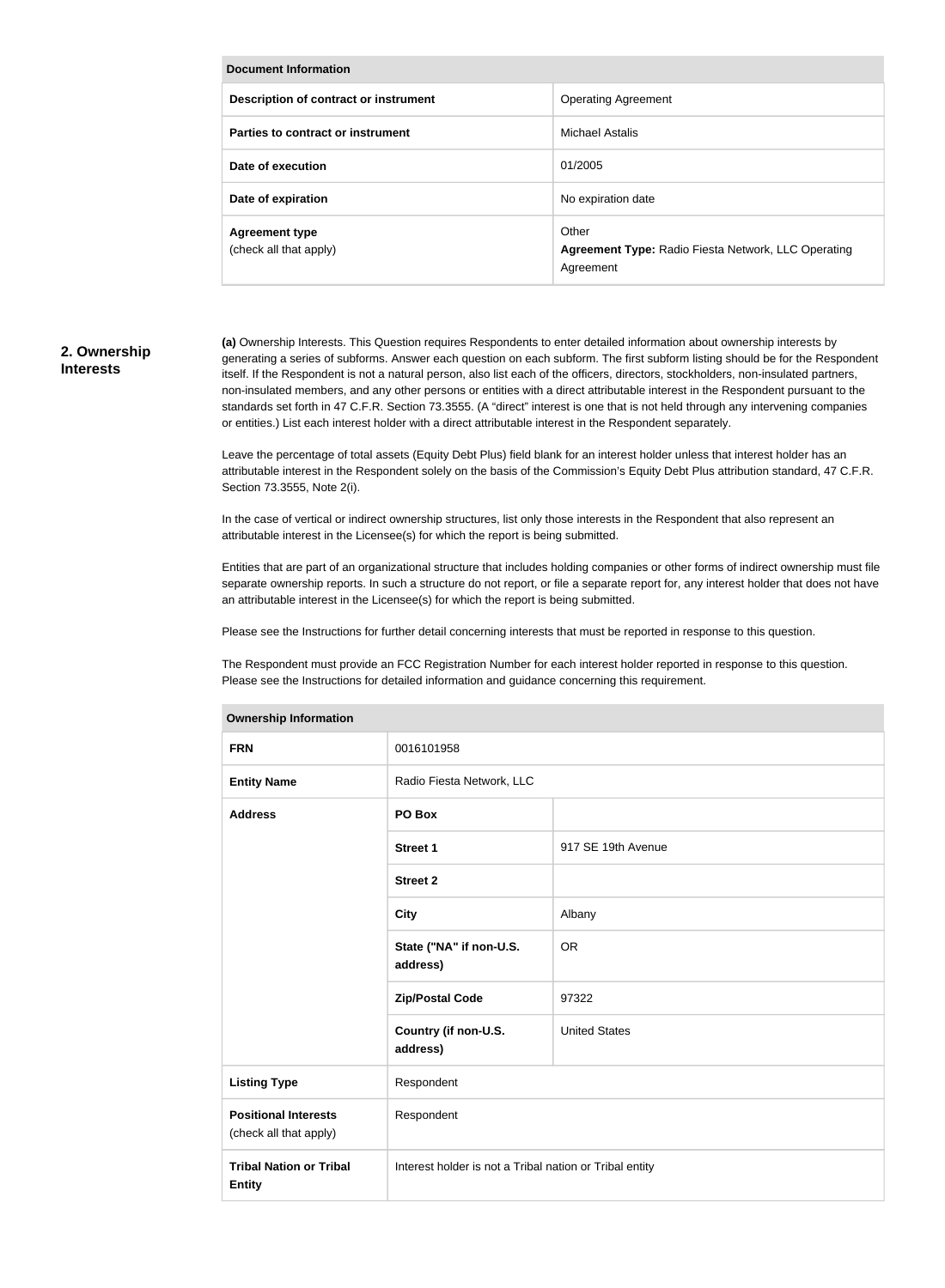| <b>Interest Percentages</b><br>(enter percentage values<br>from 0.0 to 100.0) | Voting                                                                               | $0.0\%$ | Jointly Held?<br>No. |
|-------------------------------------------------------------------------------|--------------------------------------------------------------------------------------|---------|----------------------|
|                                                                               | <b>Equity</b>                                                                        | $0.0\%$ |                      |
|                                                                               | <b>Total assets (Equity Debt</b><br>Plus)                                            | $0.0\%$ |                      |
| that do not appear on this report?                                            | Does interest holder have an attributable interest in one or more broadcast stations |         | No.                  |

#### **Ownership Information**

| <b>FRN</b>                                                                                                                 | 0019286889                                |                        |                            |
|----------------------------------------------------------------------------------------------------------------------------|-------------------------------------------|------------------------|----------------------------|
| <b>Name</b>                                                                                                                | <b>Michael Astalis</b>                    |                        |                            |
| <b>Address</b>                                                                                                             | PO Box                                    |                        |                            |
|                                                                                                                            | <b>Street 1</b>                           | 4710 Melrose Avenue    |                            |
|                                                                                                                            | <b>Street 2</b>                           |                        |                            |
|                                                                                                                            | <b>City</b>                               | Los Angeles            |                            |
|                                                                                                                            | State ("NA" if non-U.S.<br>address)       | CA                     |                            |
|                                                                                                                            | <b>Zip/Postal Code</b>                    | 90029                  |                            |
|                                                                                                                            | Country (if non-U.S.<br>address)          | <b>United States</b>   |                            |
| <b>Listing Type</b>                                                                                                        | Other Interest Holder                     |                        |                            |
| <b>Positional Interests</b><br>(check all that apply)                                                                      | LC/LLC/PLLC Member                        |                        |                            |
| Citizenship, Gender,                                                                                                       | <b>Citizenship</b>                        | US                     |                            |
| <b>Ethnicity, and Race</b><br><b>Information (Natural</b>                                                                  | Gender                                    | Male                   |                            |
| <b>Persons Only)</b>                                                                                                       | <b>Ethnicity</b>                          | Not Hispanic or Latino |                            |
|                                                                                                                            | Race                                      | White                  |                            |
| <b>Interest Percentages</b><br>(enter percentage values<br>from 0.0 to 100.0)                                              | Voting                                    | 100.0%                 | <b>Jointly Held?</b><br>No |
|                                                                                                                            | <b>Equity</b>                             | 100.0%                 |                            |
|                                                                                                                            | <b>Total assets (Equity Debt</b><br>Plus) | 100.0%                 |                            |
| Does interest holder have an attributable interest in one or more broadcast stations<br>that do not appear on this report? |                                           |                        | <b>No</b>                  |
|                                                                                                                            |                                           |                        |                            |
|                                                                                                                            |                                           |                        |                            |

| (b) Respondent certifies that any interests, including equity, financial, or voting | Yes |
|-------------------------------------------------------------------------------------|-----|
| interests, not reported in this filing are non-attributable.                        |     |
| If "No," submit as an exhibit an explanation.                                       |     |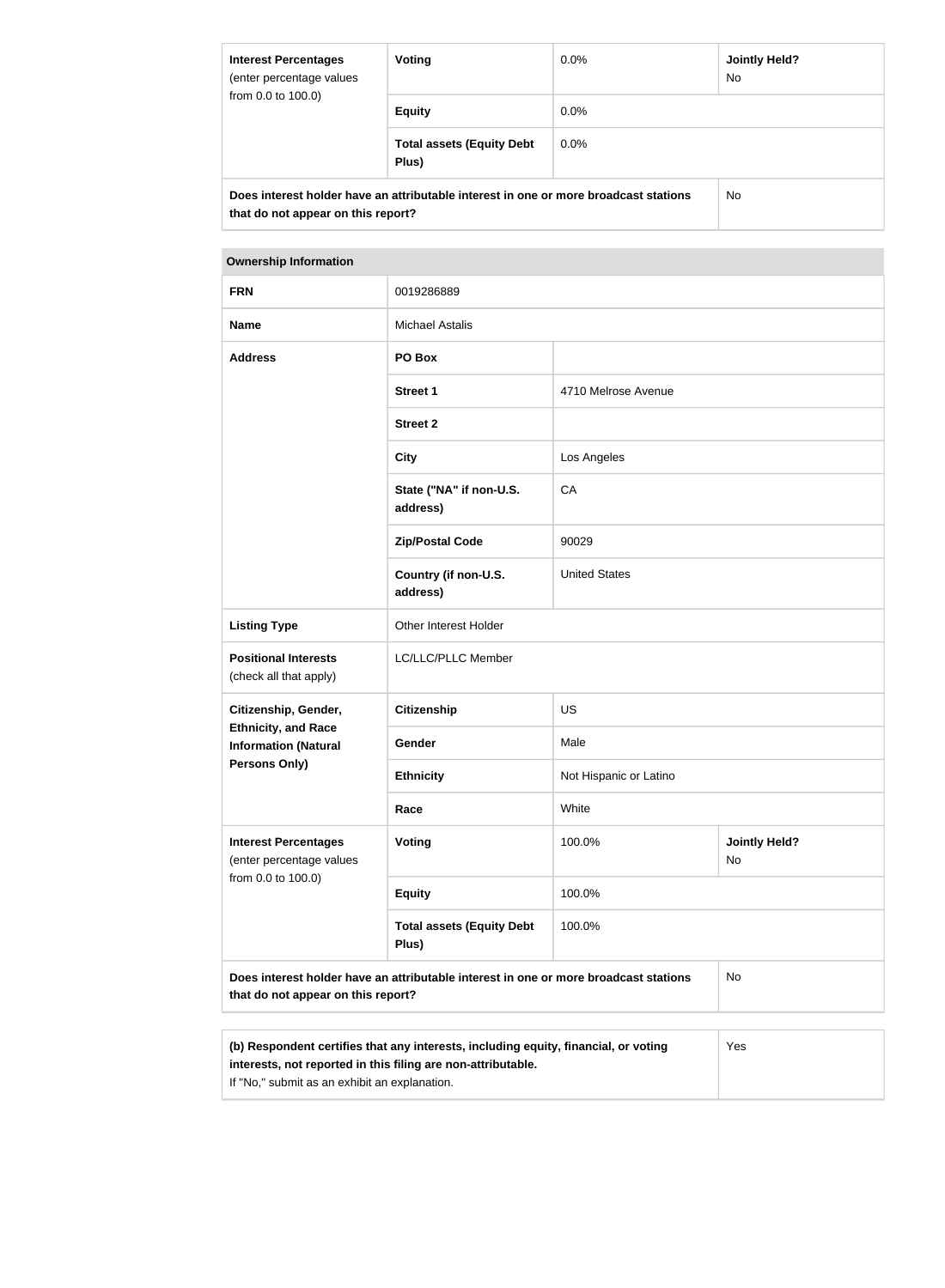| (c) Does the Respondent or any reported interest holder<br>hold an attributable interest in any newspaper entities in<br>the same market as any station for which this report is<br>filed, as defined in 47 C.F.R. Section 73.3555?                                                                                                                                                                                                                                                                                                                                                                                                              | No |
|--------------------------------------------------------------------------------------------------------------------------------------------------------------------------------------------------------------------------------------------------------------------------------------------------------------------------------------------------------------------------------------------------------------------------------------------------------------------------------------------------------------------------------------------------------------------------------------------------------------------------------------------------|----|
| If "Yes," provide information describing the interest(s), using<br>EITHER the subform OR the spreadsheet option below.<br>Respondents with a large number (50 or more) of entries to<br>submit should use the spreadsheet option.                                                                                                                                                                                                                                                                                                                                                                                                                |    |
| NOTE: Spreadsheets must be submitted in a special XML<br>Spreadsheet format with the appropriate structure that is<br>specified in the documentation. For instructions on how to<br>use the spreadsheet option to complete this question<br>(including templates to start with), please Click Here.                                                                                                                                                                                                                                                                                                                                              |    |
| If using the subform, leave the percentage of total assets<br>(Equity Debt Plus) field blank for an interest holder unless<br>that interest holder has an attributable interest in the<br>newspaper entity solely on the basis of the Commission's<br>Equity Debt Plus attribution standard, 47 C.F.R. Section<br>73.3555, Note 2(i). If using an XML Spreadsheet, enter "NA"<br>into the percentage of total assets (Equity Debt Plus) field<br>for an interest holder unless that interest holder has an<br>attributable interest in the newspaper entity solely on the<br>basis of the Commission's Equity Debt Plus attribution<br>standard. |    |
| The Respondent must provide an FCC Registration Number<br>for each interest holder reported in response to this<br>question. Please see the Instructions for detailed information<br>and guidance concerning this requirement.                                                                                                                                                                                                                                                                                                                                                                                                                   |    |

**(d) Are any of the individuals listed as an attributable interest holder in the Respondent married to each other or related to each other as parentchild or as siblings?** No

If "Yes," provide the following information for each such the relationship.

| (e) Is Respondent seeking an attribution exemption for any officer or director with<br>duties wholly unrelated to the Licensee(s)?                                                                  | No |
|-----------------------------------------------------------------------------------------------------------------------------------------------------------------------------------------------------|----|
| If "Yes," complete the information in the required fields and submit an Exhibit fully describing<br>that individual's duties and responsibilities, and explaining why that individual should not be |    |
| attributed an interest.                                                                                                                                                                             |    |

**3. Organizational Chart (Licensees Only)**

Attach a flowchart or similar document showing the Licensee's vertical ownership structure including the Licensee and all entities that have attributable interests in the Licensee. Licensees with a single parent entity may provide a brief explanatory textual Exhibit in lieu of a flowchart or similar document. Licensees without parent entities should so indicate in a textual Exhibit.

**Non-Licensee Respondents should select "N/A" in response to this question.**

The applicant has no subsidiary or holding companies and no other media interests are held by a parent entity.

# **Section III - Certification**

**Certification Section Section Question** *Question* **Response**